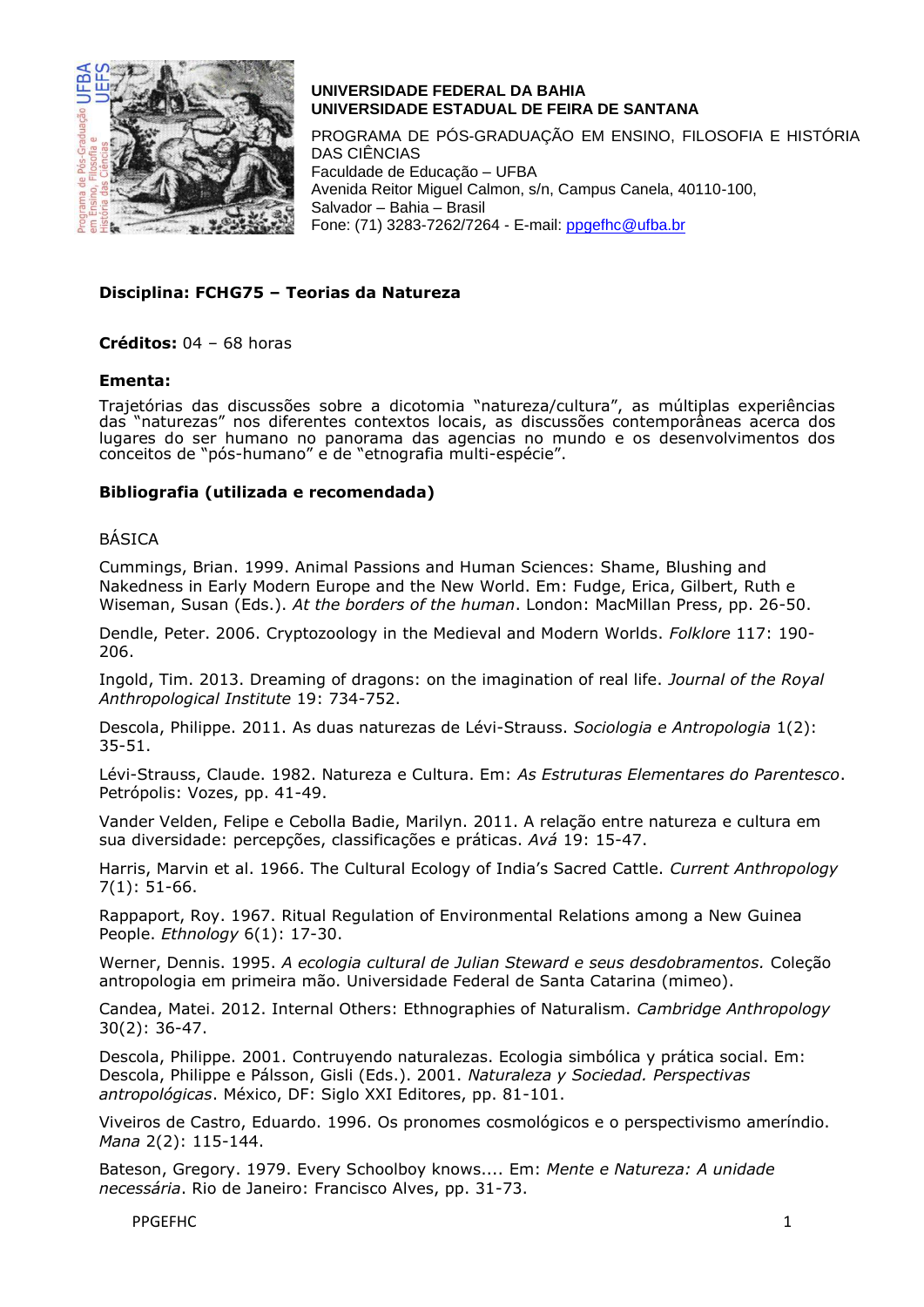

PROGRAMA DE PÓS-GRADUAÇÃO EM ENSINO, FILOSOFIA E HISTÓRIA DAS CIÊNCIAS Faculdade de Educação – UFBA Avenida Reitor Miguel Calmon, s/n, Campus Canela, 40110-100, Salvador – Bahia – Brasil Fone: (71) 3283-7262/7264 - E-mail: [ppgefhc@ufba.br](mailto:ppgefhc@ufba.br)

Tarde, Gabriel. 2007. Monadologia e sociologia. Em: Tarde, Gabriel (Viana Vargas, Eduardo, Org.). *Monaadologia e sociologia e outros ensaios*. São Paulo: Cosac & Naify, pp. 51-131.

Viana Vargas, Eduardo et al. 2014. O debate entre Tarde e Durkheim. *Teoria & Sociedade*, Número Especial: Antropologias e Arqueologias, hoje: 28-61.

Haraway, Donna. 1984. Primatology is Politics by Other Means. *Proceedings of the Biennal Meeting of Philosophy of Science Association* 2: 489-524.

Latour, Bruno. Da fabricação à realidade: Pasteur e seu fermento de ácido láctico. Em: *A Esperança de Pandora: ensaios sobre a realidade dos estudos científicos*. Bauru: Edusc, pp. 133-167.

Marras, Stelio. 2014. Recintos de Laboratório, Evolução Darwiniana e Magia da Obliteração Reflexões em Antropologia da Ciência e da Modernidade. *Ilha - Revista de Antropologia* 15: 7- 33.

Helmreich, Stefan. 2012. Extraterrestrial Relativism. *Anthropological Quarterly* 85(4): 1125– 1140.

Pedersen, Helena. 2011. Release the Moths: Critical Animal Studies and the Posthumanist Impulse. *Culture, Theory and Critique* 52(1): 65-81.

Woolgar, Steve. 1985. Why not a sociology of machines? The case of sociology and artificial intelligence. *Sociology* 19(4): 557-572.

Ludwig, D. (2016). Overlapping ontologies and Indigenous knowledge. From integration to ontological self-determination. *Studies in History and Philosophy of Science* 59: 36-45.

Ludwig, D. & El-Hani, C. N. (2019). Philosophy of Ethnobiology: Understanding Knowledge Integration and Its Limitations. *Journal of Ethnobiology* (in press),

Rist, S. & Dahdouh-Guebas, F. (2006). Ethnosciences––A step towards the integration of scientific and indigenous forms of knowledge in the management of natural resources for the future. *Environment, Development and Sustainability* 8: 467-493.

Gell, Alfred. 2009. Definição do problema: a necessidade de uma antropologia da arte *Revista Poiésis* 14: 245-261.

Goldman, Marcio. 2005. Formas do Saber e Modos do Ser: Observações Sobre Multiplicidade e Ontologia no Candomblé. *Religião e Sociedade* 25 (2): 102-120.

Latour, Bruno. 2004. Whose Cosmos, Which Cosmopolitics? Comments on the Peace Terms of Ulrich Beck. *Common Knowledge* 13(3): 450-462.

Agamben, Giorgio. 2003. *The Open: Man and Animal*. Stanford: Stanford University Press. (Capítulos a serem indicados).

Derrida, Jaques. 2002. *O animal que logo sou*. São Paulo: Editora da Unesp.

Ingold, Tim. 1988. Introduction. Em: Ingold, Tim (Ed.). *What is an animal?*. London: Routledge, pp. 1-16.

Descola, Philippe. 2002. Genealogia de objetos e antropologia da objetivação. *Horizontes Antropológicos* 8(18): 93-112.

Tsing, Anna L. 2018. Nine provocations for the study of domestication. Em: Swanson, Heather A., Lien, Marianne E. e Ween, Gro B. (Eds). *Domestication gone wild*. Durham: Duke University Press, pp. 231-251.

PPGEFHC 2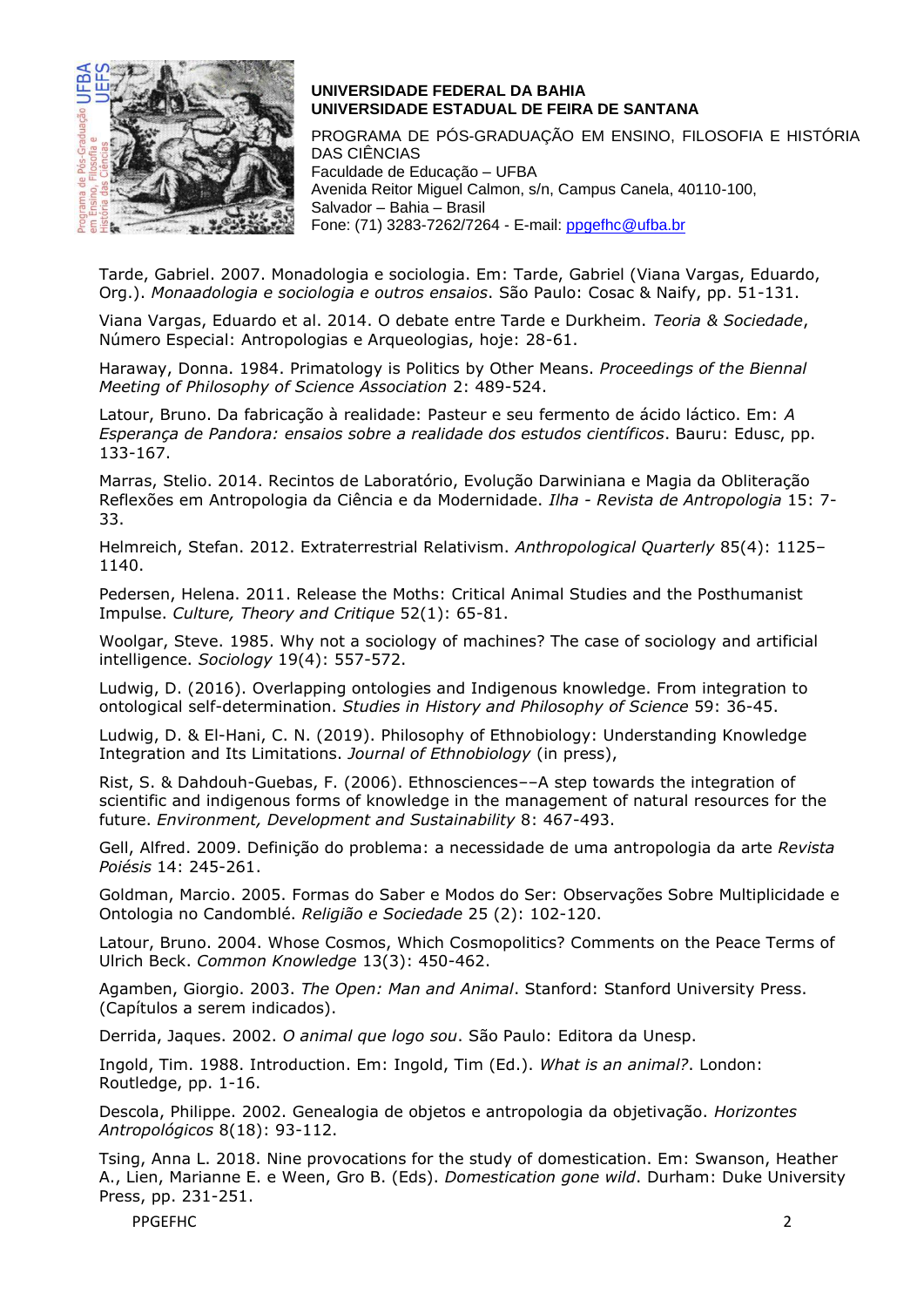

PROGRAMA DE PÓS-GRADUAÇÃO EM ENSINO, FILOSOFIA E HISTÓRIA DAS CIÊNCIAS Faculdade de Educação – UFBA Avenida Reitor Miguel Calmon, s/n, Campus Canela, 40110-100, Salvador – Bahia – Brasil Fone: (71) 3283-7262/7264 - E-mail: [ppgefhc@ufba.br](mailto:ppgefhc@ufba.br)

Lestel, Dominique. 1988. How Chimpanzees Have Domesticated Humans: Toward an Anthropology of Human-Animal Communication. *Anthropology Today* 14(3): 12-15.

Bevilaqua, Ciméa B. 2013. Espécies invasoras e fronteiras nacionais: uma reflexão sobre limites do estado. *Revista ANTHROPOLÓGICAS* 17(24-1): 103-123.

Surrallés, Alexandre. 2017. Human rights for nonhumans?. *Hau: Journal of Ethnographic Theory* 7(3): 211-235.

Catts, Oron e Zurr, Ibnat. 2008. The Ethics of Experiental Engagement with the Manipulation of Life. Em: da Costa, Beatriz e Kavita, Philip. *Tactical Biopolitics: Art, Activism, and Technoscience*. Cambridge, MA: MIT Press, pp. 125-142.

Despret, Vinciane. 2008. The becomings of subjectivity in animal worlds. *Subjectivity* 23: 123- 139.

Perry, Susan. 2006. What Cultural Primatology Can Tell Anthropologists about the Evolution of Culture. *Annual Review of Anthropology* 35: 171-190.

Rapchan, Eliane. 2011. Por uma "teoria das culturas de chimpanzés": reflexões sobre etnografia, primatologia e etoarqueologia. *Revista de Arqueologia* 24(1): 112-129.

Garcia, Uirá. 2018. Macacos também choram, ou esboço para um conceito ameríndio de espécie. *Revista do Instituto de Estudos Brasileiros* 69: 179-204.

Tsing, Anna. 2015. Margens Indomáveis: cogumelos como espécies companheiras. *Ilha Revista de Antropologia* 17(1): 177-201.

Valle, Raoni, Echevarría López Gori-Tumi, Tuyuka, Poani H. T., and Munduruku, Jairo S. 2018. What is Anthropogenic? On the Cultural Aetiology of Geo-Situated Visual Imagery in Indigenous Amazonia. *Rock Art Research* 35(2): 123-144.

Candea, Matei. 2010. "I fell in love with Carlos the meerkat: Engagement and detachement in human-animal relations. *American Ethnologist* 37(2): 241-258.

Kelly, Ann H. e Lezaun, Javier. 2014. Urban Mosquitoes, Situational Publics, and the Pursuit of Interspecies Separation in Dar Es Salaam. *American Ethnologist* 41(2): 368–383.

Kohn, Eduardo. 2016. Como os cães sonham: Naturezas amazônicas e as políticas do engajamento transespécies*. Ponto Urbe* 19.

#### COMPLEMENTAR

Aristóteles (Ed. Angioni Lucas). *Fisica I e II*. Campinas: Editora da Unicamp.

Contadini, Anna. 2012. *A World of Beasts: A Thirteenth-Century Illustrated Arabic Book on Animals (the* Kitāb Naʿt al-Ḥayawān*) in the Ibn Bakhtīshūʿ Tradition*. Leiden: Brill.

Taunay, Affonso de E. 1934. *Zoologia fantástica do Brasil*. São Paulo: Melhoramentos.

Tomás, Julia. 2013. *Ensaio sobre o imaginário marítimo dos portugueses*. Braga: Universidade do Minho.

Goodman, Alan H., Health, Deborah, e Lindee, Susan M. (Eds.). 2003. *Genetic Nature/Culture. Anthropology and Science beyond the two-Culture Divide*. Berkley: University of California Press.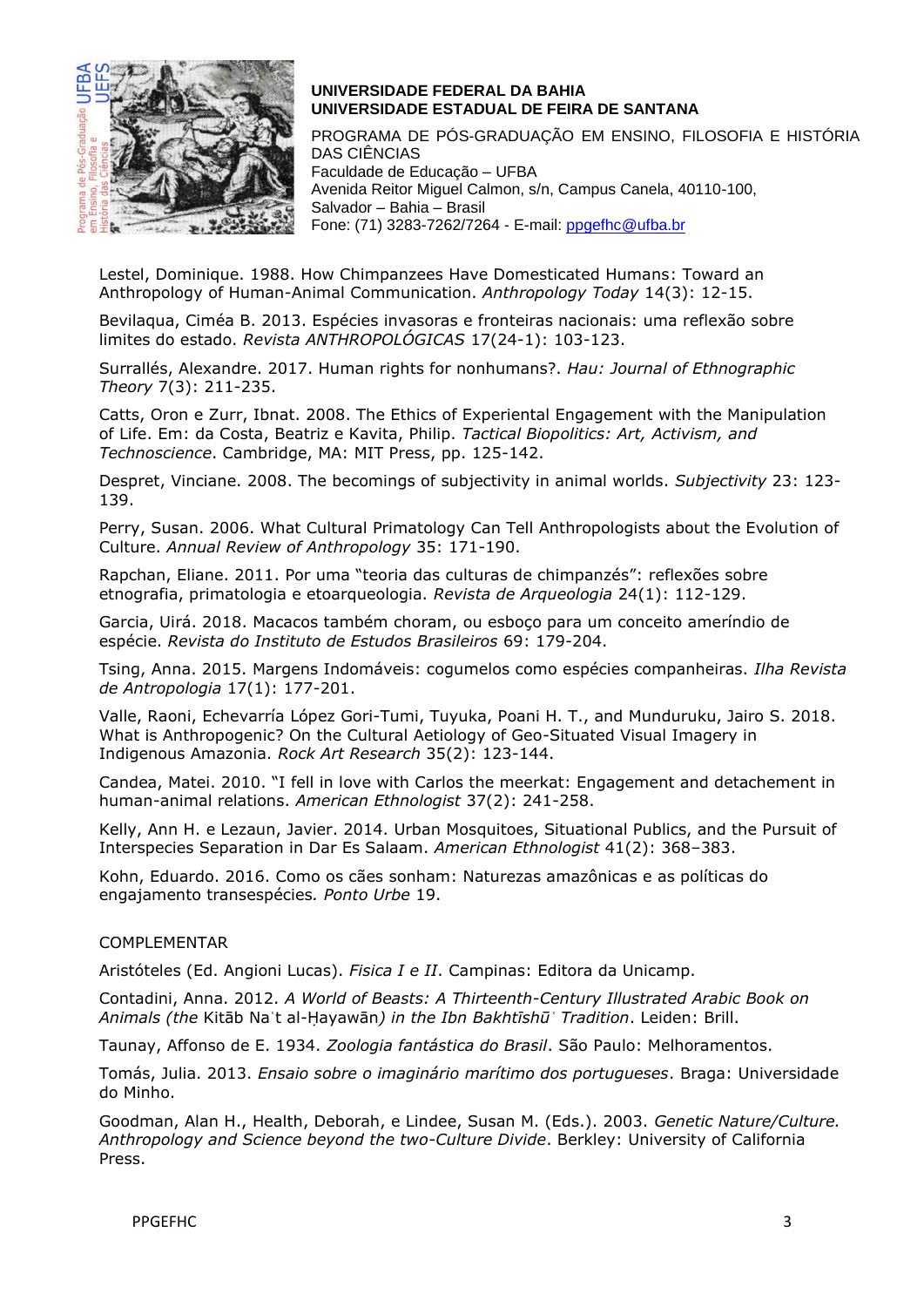

PROGRAMA DE PÓS-GRADUAÇÃO EM ENSINO, FILOSOFIA E HISTÓRIA DAS CIÊNCIAS Faculdade de Educação – UFBA Avenida Reitor Miguel Calmon, s/n, Campus Canela, 40110-100, Salvador – Bahia – Brasil Fone: (71) 3283-7262/7264 - E-mail: [ppgefhc@ufba.br](mailto:ppgefhc@ufba.br)

Haraway, Donna. 1990. *Primate Visions. Gender, Race, and Nature in the World of Modern Science*. New York: Routledge.

MacCormack, Carol P. 1980. Nature, culture and gender: a critique. Em: MacCormack, Carol e Strathern, Marilyn (Eds.). *Nature, Culture and Gender*. Cambridge: Cambridge University Press, pp. 1-24.

Ortner, Sherry B. 1979. Está a Mulher para o Homem Assim Como a Natureza para a Cultura?. Em: Rosaldo, Michelle Z e Lamphere, Louise (Orgs.). *A mulher, a cultura e a sociedade*. Rio de Janeiro: Editora Paz e Terra, pp. 95-120.

Haen, Nora e Wilk, Richard (Eds.). 2005. *The Environment in Anthropology: A Reader in Ecology, Culture, and Sustainable Living*. New York: New York University Press.

Harris, Marvin. 1999. *Bueno para comer. Enigmas de alimentación y cultura*. Madrid: Alianza Editorial.

Moran, Emilio F. 2017. *People and Nature: An Introduction to Human Ecological Relations*. Oxford: Blackwell.

Rappaport, Roy. 1984. *Pigs for the Ancestros. Ritual in the ecology of a New Guinea People*. Yale: Yale University Press.

Descola, Philippe. 2013. *Beyond Nature and Culture*. Chicago: University of Chicago Press.

Graham, Harvey (Ed.). 2014. *The Handbook of Contemporary Animism*. London: Routledge.

Kopenawa, David e Albert, Bruce. 2015. *A queda do céu: Palavras de um xamã yanomami*. São Paulo: Companhia das Letras.

Viveiros de Castro, Eduardo. 2015. *Metafísicas canibais: Elementos para uma entropologia pós-estrutural*. São Paulo: Cosac & Naify.

Bateson, Gregory. 1972. *Steps to an Ecology of Mind*. Chicago: University of Chicago Press.

Candea, Matei (Ed.). 2015. The Social after Gabriel Tarde: Debates and Assessments. London: Routledge.

Charlton, Noel G. 2008. *Understanding Gregory Bateson: Mind, Beauty, and the Sacred Earth*. New York: State University of New York Press.

Hoffmeyer, Jesper (Ed.). 2008. *A Legacy for Living Systems. Gregory Bateson as Precursor to Biosemiotics*. New York: Springler.

Atran, Scott. 1993. *Cognitive Foundations of Natural History*. Cambridge. Cambridge University Press.

Dear, Peter. 2005. *The intelligibility of Nature: How Science Makes Sense of the World*. Chicago: The University of Chicago Press.

Dove, Michael R. E Kammen, Daniel M. 2015. *Science, Society and the Environment: Applying anthropology and physics to sustainability*. London: Routledge.

Helmereich, Stefan. 2015. *Sounding the Limits of Life*: *Essays in the Anthropology of Biology and Beyond*. Princeton: Princeton University Press.

Boellstorff, Tom. 2008. *Coming of Age in Second Life: An anthropologist explores the vitually human*. Princeton: Princeton University Press.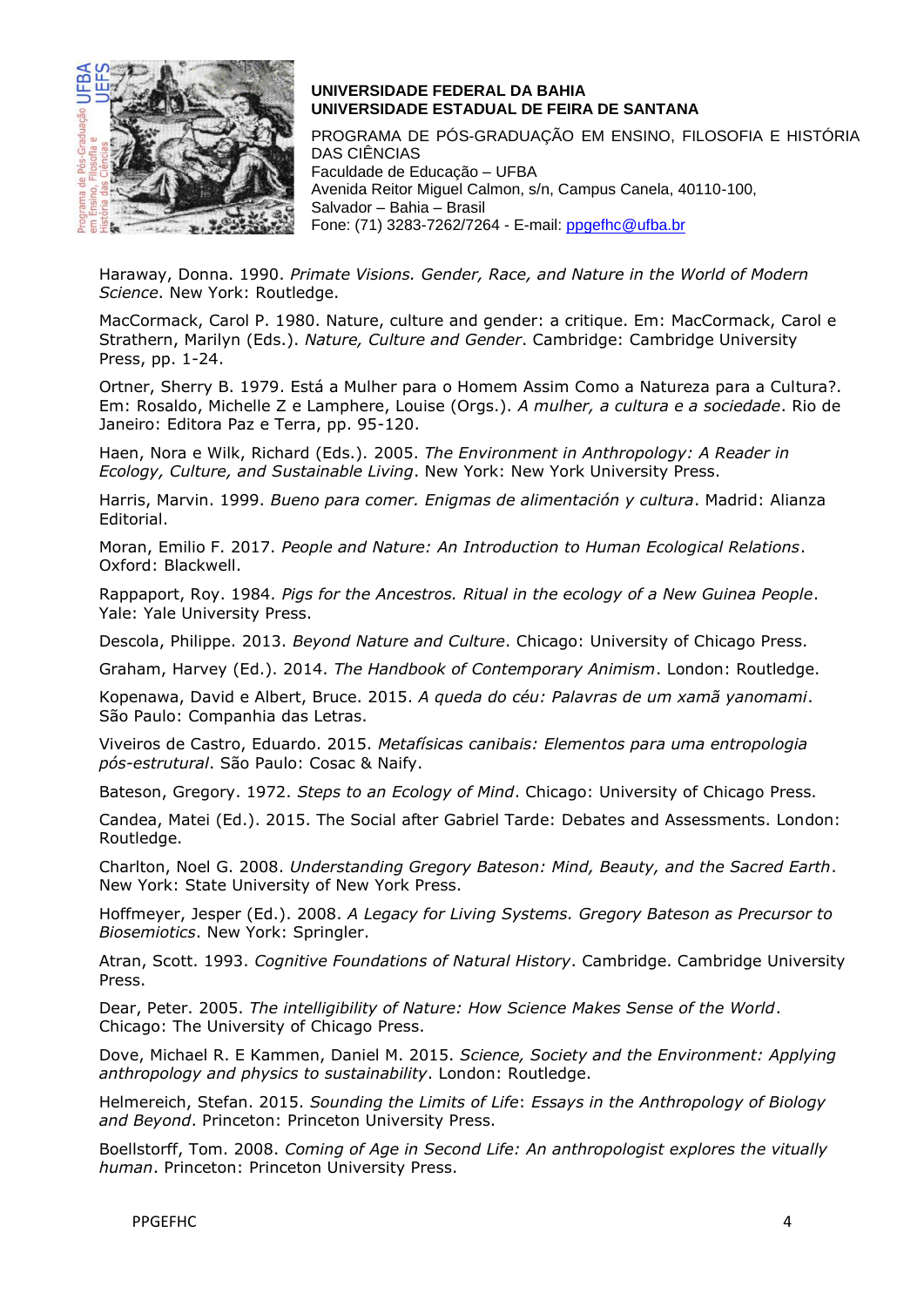

PROGRAMA DE PÓS-GRADUAÇÃO EM ENSINO, FILOSOFIA E HISTÓRIA DAS CIÊNCIAS Faculdade de Educação – UFBA Avenida Reitor Miguel Calmon, s/n, Campus Canela, 40110-100, Salvador – Bahia – Brasil Fone: (71) 3283-7262/7264 - E-mail: [ppgefhc@ufba.br](mailto:ppgefhc@ufba.br)

Haraway, Donna. 2018. *Modest\_Witness@Second\_Millenium: FemaleMan©\_Meets\_OncoMousetm*. New York: Routledge.

Sánchez-Criado, Tomás (Ed.). 2008. *Tecnogénesis: La construcción técnica de las ecologias humanas*. 2 Volumes. Madrid: AIBR.

Vakoch, Douglas (Ed.). 2014. *Archaeology, Anthropology, and Interstellar Communication*. Washington: NASA.

Gagnon, C., & Berteaux, D. (2009). Integrating traditional ecological knowledge and ecological science: a question of scale. *Ecology and Society*, 14: 19.

García-Franco A. & Lazos-Ramírez, L. (2016). Diseño de materiales para la educación científica intercultural: El cultivo de la milpa en México como ejemplo para el diálogo. *Revista Brasileira de Pesquisa em Educação em Ciências* 16: 851-870.

Ludwig, D. & Poliseli, L. (2018). Relating traditional and academic ecological knowledge: mechanistic and holistic epistemologies across cultures. *Biology & Philosophy* 33: 43.

Dubino, Jeanne, Rashidian, Ziba e Smyth, Andrew (Eds.). 2014. *Representing the Modern Animal in Culture*. New York: Palgrave MacMillan.

Haraway, Donna. 2008. *When Species Meet.* Minneapolis: University of Minnesota Press.

Marchesini, Roberto. 2017. *Over the Human: Post-humanism and the Concept of Animal Epiphany*. Verlag: Springler.

Wolfe, Cary (Ed.) 2003. *Zoontologies: the question of the animal*. Minneapolis: University of Minnesota Press.

Cassidy, Rebecca e Mullin, Molly (Eds.). 2007. *Where the wild things are now: Domestication reconsidered*. Oxford: Berg.

Diegues, Antonio Carlos. 2008. *O mito modern da natureza intocada.* São Paulo: Hucitech.

Neumann, Roderick P. 1998. *Imposing Wilderness: Struggles over Livelihood and Nature Preservation in Africa*. Berkley: University of California Press.

Vander Velden, Felipe F. 2010. *Inquietas companhias: Sobre os animais de criação entre os Karitiana.* Tese de Doutorado, Universidade Estadual de Campinas.

Braveman, Irus (Ed.) *Animal, Biopolitics, and Law: Lively Legalities*. Oxford: Routledge.

Despret, Vinciane. 2016. *What would animals say if we asked the right question?*. Minneapolis: University of Minnesota Press.

Nealon, Jeffrey. 2015. *Plant Theory: Biopower and Vegetable Life*. Stanford: Stanford University Press.

Shukin, Nicole. 2009. *Animal Capital: Rendering Life in Biopolitical Times*. Minneapolis: University of Minnesota Press.

King, Barbara. 2004. *The Dynamic Dance. Nonvocal Communication in African Great Apes*. Cambridge: Harvard University Press.

Kohn, Eduardo. 2013. *How Forests Think: Toward an anthropology beyond the human.* Berkley: University of California Press.